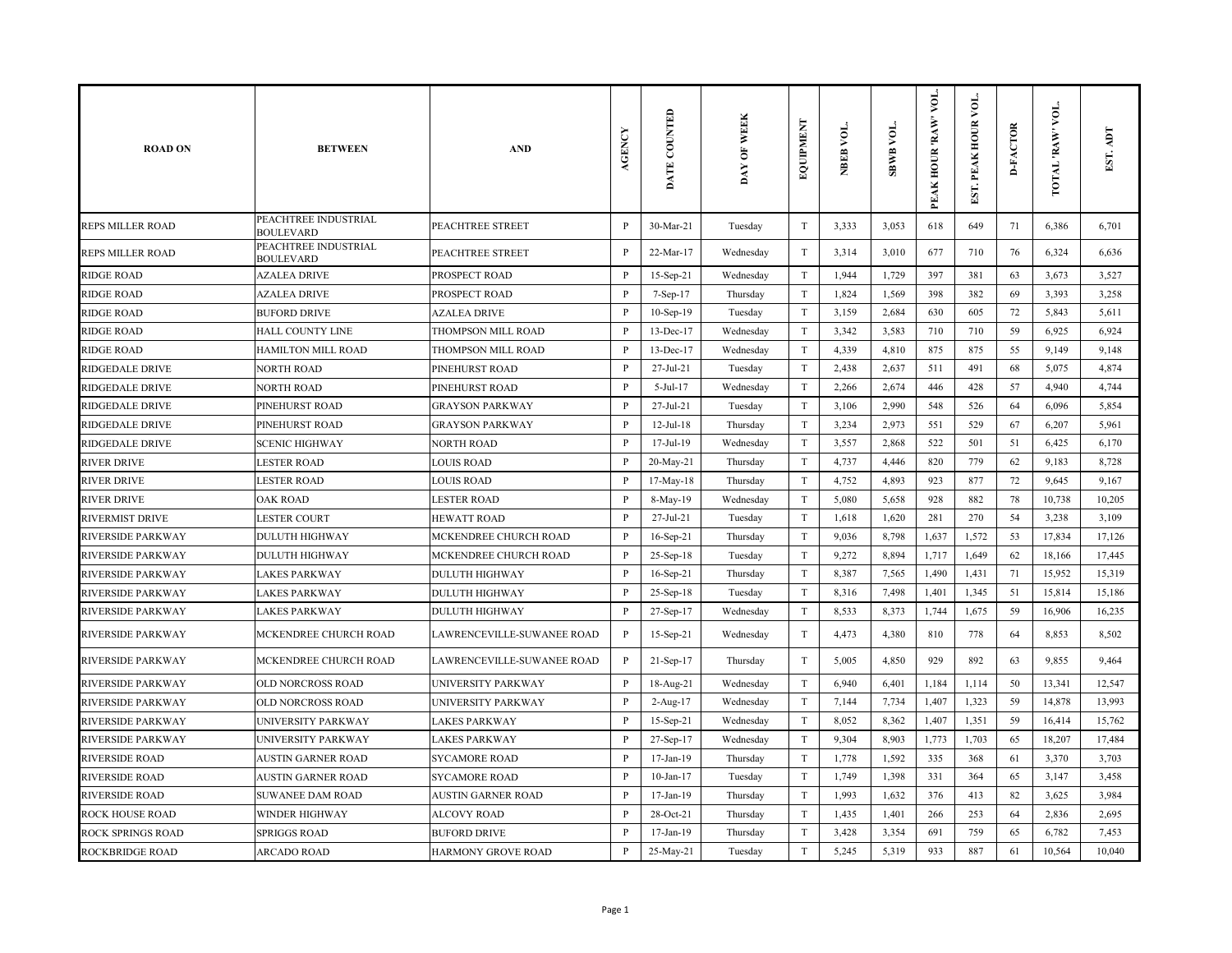| <b>ROAD ON</b>            | <b>BETWEEN</b>                                      | <b>AND</b>                               | AGENCY       | DATE COUNTED | <b>WEEK</b><br>$\overline{\mathbf{e}}$<br>$\mathbf{pAY}$ | <b>EQUIPMENT</b>          | NBEB VOL. | <b>SBWB VOL.</b> | VOL.<br>PEAK HOUR 'RAW' | EST. PEAK HOUR VOL | <b>D-FACTOR</b> | VOL.<br>TOTAL 'RAW | EST. ADT |
|---------------------------|-----------------------------------------------------|------------------------------------------|--------------|--------------|----------------------------------------------------------|---------------------------|-----------|------------------|-------------------------|--------------------|-----------------|--------------------|----------|
| ROCKBRIDGE ROAD           | <b>ARCADO ROAD</b>                                  | <b>HARMONY GROVE ROAD</b>                | $\mathbf{P}$ | 17-May-17    | Wednesday                                                | $\rm T$                   | 5,467     | 5,852            | 989                     | 940                | 68              | 11,319             | 10,758   |
| ROCKBRIDGE ROAD           | <b>DICKENS ROAD</b>                                 | <b>LAWRENCEVILLE HIGHWAY</b>             | P            | 26-May-21    | Wednesday                                                | $\mathbf T$               | 9,107     | 9,055            | 1,571                   | 1,493              | 61              | 18,162             | 17,261   |
| ROCKBRIDGE ROAD           | <b>DICKENS ROAD</b>                                 | LAWRENCEVILLE HIGHWAY                    | P            | 16-May-17    | Tuesday                                                  | $\rm T$                   | 9,246     | 8,953            | 1,557                   | 1,480              | 68              | 18,199             | 17,296   |
| ROCKBRIDGE ROAD           | EAST PARK PLACE BOULEVARD                           | STONE MOUNTAIN HIGHWAY                   | P            | 7-May-19     | Tuesday                                                  | $\mathbf T$               | 644       | 2,050            | 209                     | 199                | 73              | 2,694              | 2,560    |
| ROCKBRIDGE ROAD           | FIVE FORKS TRICKUM ROAD                             | <b>POUNDS ROAD</b>                       | $\mathbf{P}$ | 26-May-21    | Wednesday                                                | $\mathbf T$               | 7,892     | 8,254            | 1,352                   | 1,285              | 59              | 16,146             | 15,345   |
| <b>ROCKBRIDGE ROAD</b>    | FIVE FORKS TRICKUM ROAD                             | POUNDS ROAD                              | $\mathbf{P}$ | 22-May-18    | Tuesday                                                  | $\rm T$                   | 7,602     | 7,924            | 1,341                   | 1,274              | 65              | 15,526             | 14,756   |
| <b>ROCKBRIDGE ROAD</b>    | <b>HARMONY GROVE ROAD</b>                           | LILBURN-STONE MOUNTAIN ROAD              | P            | 25-May-21    | Tuesday                                                  | $\rm T$                   | 5,771     | 6,291            | 1,099                   | 1,044              | 64              | 12,062             | 11,464   |
| <b>ROCKBRIDGE ROAD</b>    | HARMONY GROVE ROAD                                  | LILBURN-STONE MOUNTAIN ROAD              | $\, {\bf P}$ | 17-May-17    | Wednesday                                                | T                         | 5,386     | 6,133            | 1,056                   | 1,004              | 74              | 11,519             | 10,948   |
| ROCKBRIDGE ROAD           | JIMMY CARTER BOULEVARD                              | <b>WILLIAMS ROAD</b>                     | P            | 21-Apr-21    | Wednesday                                                | T                         | 8,991     | 8,801            | 1,807                   | 1,735              | 71              | 17,792             | 17,086   |
| <b>ROCKBRIDGE ROAD</b>    | <b>JIMMY CARTER BOULEVARD</b>                       | <b>WILLIAMS ROAD</b>                     | P            | $11-Apr-19$  | Thursday                                                 | T                         | 8,135     | 8,637            | 1,244                   | 1,195              | 65              | 16,772             | 16,106   |
| ROCKBRIDGE ROAD           | JIMMY CARTER BOULEVARD                              | <b>WILLIAMS ROAD</b>                     | P            | $3-Apr-18$   | Tuesday                                                  | $\mathbf T$               | 9,037     | 8,077            | 1,340                   | 1,287              | 67              | 17,114             | 16,435   |
| <b>ROCKBRIDGE ROAD</b>    | LAWRENCEVILLE HIGHWAY                               | <b>ARCADO ROAD</b>                       | P            | 26-May-21    | Wednesday                                                | $\rm T$                   | 6,506     | 6,672            | 1,121                   | 1,065              | 67              | 13,178             | 12,524   |
| <b>ROCKBRIDGE ROAD</b>    | LAWRENCEVILLE HIGHWAY                               | <b>ARCADO ROAD</b>                       | $\mathbf{P}$ | 17-May-18    | Thursday                                                 | $\mathbf T$               | 6,395     | 6,669            | 1,142                   | 1,085              | 70              | 13,064             | 12,416   |
| <b>ROCKBRIDGE ROAD</b>    | LILBURN-STONE MOUNTAIN ROAD FIVE FORKS TRICKUM ROAD |                                          | P            | 9-May-19     | Thursday                                                 | T                         | 6,798     | 6,885            | 1,162                   | 1,104              | 66              | 13,683             | 13,004   |
| ROCKBRIDGE ROAD           | POUNDS ROAD                                         | EAST PARK PLACE BOULEVARD                | P            | 26-May-21    | Wednesday                                                | $\rm T$                   | 12,675    | 11,321           | 1,898                   | 1,804              | 56              | 23,996             | 22,806   |
| ROCKBRIDGE ROAD           | POUNDS ROAD                                         | EAST PARK PLACE BOULEVARD                | P            | 9-May-19     | Thursday                                                 | T                         | 12,648    | 11,753           | 1,950                   | 1,853              | 59              | 24,401             | 23,191   |
| ROCKBRIDGE ROAD           | POUNDS ROAD                                         | EAST PARK PLACE BOULEVARD                | P            | $10-May-17$  | Wednesday                                                | T                         | 11,357    | 11,181           | 1,908                   | 1,813              | 52              | 22,538             | 21,420   |
| ROCKBRIDGE ROAD           | STONE MOUNTAIN HIGHWAY                              | <b>VIVID DRIVE</b>                       | P            | $22$ -Jun-21 | Tuesday                                                  | T                         | 365       | 793              | 104                     | 98                 | 54              | 1,158              | 1,089    |
| <b>ROCKBRIDGE ROAD</b>    | STONE MOUNTAIN HIGHWAY                              | <b>VIVID DRIVE</b>                       | P            | 19-Jun-18    | Tuesday                                                  | T                         | 325       | 869              | 117                     | 110                | 72              | 1,194              | 1,123    |
| <b>ROCKBRIDGE ROAD</b>    | VIVID DRIVE                                         | WEST PARK PLACE BOULEVARD                | P            | 22-Jun-21    | Tuesday                                                  | $\rm T$                   | 10,533    | 9,640            | 1,643                   | 1,545              | 68              | 20,173             | 18,973   |
| <b>ROCKBRIDGE ROAD</b>    | VIVID DRIVE                                         | WEST PARK PLACE BOULEVARD                | $\mathbf{P}$ | 19-Jun-18    | Tuesday                                                  | $\rm T$                   | 9,765     | 10,529           | 1,366                   | 1,285              | 66              | 20,294             | 19,087   |
| ROCKBRIDGE ROAD           | WEST PARK PLACE BOULEVARD                           | <b>STONE DRIVE</b>                       | $\mathbf{P}$ | 22-Jun-21    | Tuesday                                                  | $\mathbf T$               | 19,337    | 18,155           | 2,806                   | 2,639              | 51              | 37,492             | 35,261   |
| ROCKBRIDGE ROAD           | WEST PARK PLACE BOULEVARD                           | <b>STONE DRIVE</b>                       | $\mathbf{P}$ | 27-Jun-17    | Tuesday                                                  | $\ensuremath{\mathrm{T}}$ | 19,009    | 18,318           | 2,677                   | 2,518              | 71              | 37,327             | 35,106   |
| <b>ROCKBRIDGE ROAD</b>    | <b>WILLIAMS ROAD</b>                                | <b>DICKENS ROAD</b>                      | P            | 26-May-21    | Wednesday                                                | T                         | 8,625     | 8,795            | 1,345                   | 1,278              | 62              | 17,420             | 16,556   |
| ROCKBRIDGE ROAD           | <b>WILLIAMS ROAD</b>                                | <b>DICKENS ROAD</b>                      | P            | 8-May-19     | Wednesday                                                | T                         | 9,310     | 10,066           | 1,609                   | 1,529              | 60              | 19,376             | 18,415   |
| ROCKDALE CIRCLE           | <b>SKYLAND DRIVE</b>                                | <b>MAIN STREET EAST</b>                  | P            | 29-Jul-21    | Thursday                                                 | $\ensuremath{\mathrm{T}}$ | 2,622     | 2,805            | 413                     | 397                | 53              | 5,427              | 5,212    |
| ROCKDALE CIRCLE           | <b>SKYLAND DRIVE</b>                                | <b>MAIN STREET EAST</b>                  | P            | $12-Jul-18$  | Thursday                                                 | $\rm T$                   | 2,282     | 2,488            | 432                     | 415                | 61              | 4,770              | 4,581    |
| <b>ROCKY ROAD</b>         | OLD SNELLVILLE HIGHWAY                              | <b>WEBB GIN HOUSE ROAD</b>               | P            | 17-Aug-21    | Tuesday                                                  | T                         | 2,050     | 2,159            | 430                     | 404                | 55              | 4,209              | 3,959    |
| <b>ROGERS BRIDGE ROAD</b> | FULTON COUNTY LINE                                  | PEACHTREE INDUSTRIAL<br><b>BOULEVARD</b> | P            | 24-Mar-21    | Wednesday                                                | $\rm T$                   | 733       | 757              | 157                     | 165                | 51              | 1,490              | 1,564    |
| <b>ROGERS BRIDGE ROAD</b> | FULTON COUNTY LINE                                  | PEACHTREE INDUSTRIAL<br><b>BOULEVARD</b> | P            | 6-Mar-18     | Tuesday                                                  | $\mathbf T$               | 710       | 676              | 142                     | 149                | 51              | 1,386              | 1,454    |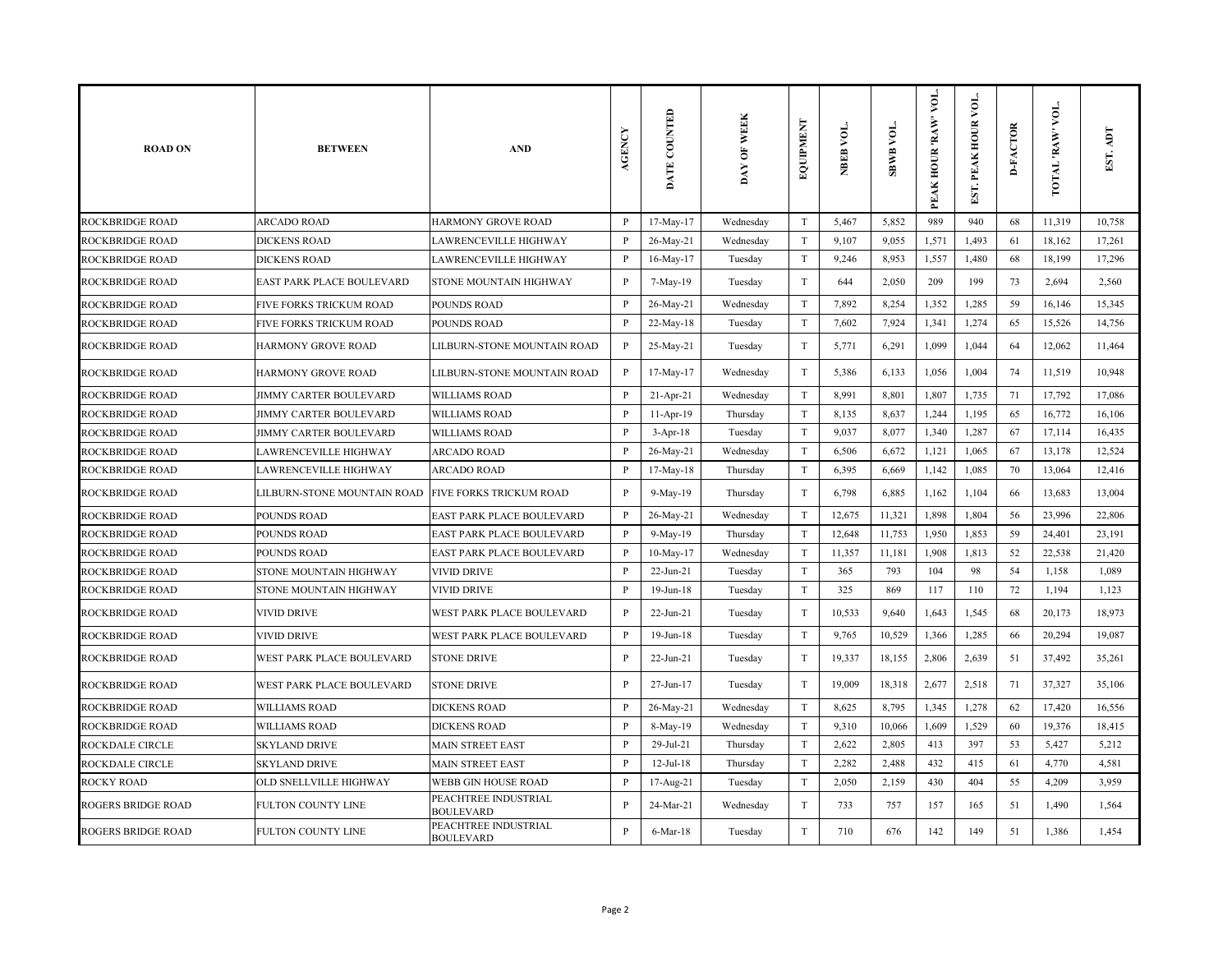| <b>ROAD ON</b>            | <b>BETWEEN</b>                           | <b>AND</b>                   | AGENCY       | DATE COUNTED    | <b>WEEK</b><br>$\overline{\mathbf{5}}$<br>DAY | EQUIPMENT                 | NBEB VOL. | <b>SBWB VOL.</b> | VOL.<br>PEAK HOUR 'RAW' | γoι.<br>EST. PEAK HOUR | <b>D-FACTOR</b> | VOL.<br>TOTAL 'RAW | EST. ADT |
|---------------------------|------------------------------------------|------------------------------|--------------|-----------------|-----------------------------------------------|---------------------------|-----------|------------------|-------------------------|------------------------|-----------------|--------------------|----------|
| <b>ROGERS BRIDGE ROAD</b> | PEACHTREE INDUSTRIAL<br><b>BOULEVARD</b> | <b>BUFORD HIGHWAY</b>        | $\, {\bf P}$ | 27-Feb-20       | Thursday                                      | $\mathbf T$               | 4,396     | 4,116            | 854                     | 896                    | 55              | 8,512              | 8,932    |
| <b>ROGERS BRIDGE ROAD</b> | PEACHTREE INDUSTRIAL<br><b>BOULEVARD</b> | <b>BUFORD HIGHWAY</b>        | P            | 21-Feb-17       | Tuesday                                       | $\mathbf T$               | 4,072     | 4,243            | 853                     | 895                    | 51              | 8,315              | 8,726    |
| RONALD REAGAN PARKWAY     | BETHESDA SCHOOL ROAD                     | FIVE FORKS TRICKUM ROAD      | $\mathbf{P}$ | 19-Aug-21       | Thursday                                      | $\ensuremath{\mathrm{T}}$ | 19,808    | 21,077           | 3,250                   | 3,057                  | 50              | 40,885             | 38,452   |
| RONALD REAGAN PARKWAY     | BETHESDA SCHOOL ROAD                     | FIVE FORKS TRICKUM ROAD      | P            | 8-Aug-19        | Thursday                                      | $\ensuremath{\mathrm{T}}$ | 19,288    | 20,797           | 3,496                   | 3,288                  | 63              | 40,085             | 37,700   |
| RONALD REAGAN PARKWAY     | BETHESDA SCHOOL ROAD                     | FIVE FORKS TRICKUM ROAD      | $\mathbf{P}$ | 2-Aug-17        | Wednesday                                     | $\ensuremath{\mathrm{T}}$ | 21,578    | 21,278           | 3,807                   | 3,580                  | 69              | 42,856             | 40,306   |
| RONALD REAGAN PARKWAY     | FIVE FORKS TRICKUM ROAD                  | WEBB GIN HOUSE ROAD          | P            | 29-Jul-21       | Thursday                                      | T                         | 16,962    | 16,820           | 2,815                   | 2,703                  | 50              | 33,782             | 32,441   |
| RONALD REAGAN PARKWAY     | FIVE FORKS TRICKUM ROAD                  | WEBB GIN HOUSE ROAD          | $\mathbf{P}$ | $6$ -Jul-17     | Thursday                                      | T                         | 17,580    | 16,753           | 2,987                   | 2,868                  | 64              | 34,333             | 32,970   |
| RONALD REAGAN PARKWAY     | LAWRENCEVILLE HIGHWAY                    | BETHESDA SCHOOL ROAD         | P            | 19-Aug-21       | Thursday                                      | T                         | 19,731    | 19,113           | 3,116                   | 2,931                  | 51              | 38,844             | 36,533   |
| RONALD REAGAN PARKWAY     | LAWRENCEVILLE HIGHWAY                    | BETHESDA SCHOOL ROAD         | P            | 8-Aug-19        | Thursday                                      | T                         | 20,718    | 20,531           | 3,802                   | 3,576                  | 58              | 41,249             | 38,795   |
| RONALD REAGAN PARKWAY     | LAWRENCEVILLE HIGHWAY                    | BETHESDA SCHOOL ROAD         | $\mathbf{P}$ | 23-Aug-17       | Wednesday                                     | T                         | 18,951    | 17,699           | 3,308                   | 3,111                  | 58              | 36,650             | 34,469   |
| RONALD REAGAN PARKWAY     | PLEASANT HILL ROAD                       | LAWRENCEVILLE HIGHWAY        | P            | 9-May-19        | Thursday                                      | T                         | 15,349    | 15,956           | 2,648                   | 2,517                  | 79              | 31,305             | 29,752   |
| RONALD REAGAN PARKWAY     | WEBB GIN HOUSE ROAD                      | <b>SCENIC HIGHWAY</b>        | P            | 29-Jul-21       | Thursday                                      | $\rm T$                   | 12,210    | 12,263           | 1,910                   | 1,834                  | 67              | 24,473             | 23,501   |
| RONALD REAGAN PARKWAY     | WEBB GIN HOUSE ROAD                      | <b>SCENIC HIGHWAY</b>        | $\mathbf{P}$ | 24-Jul-19       | Wednesday                                     | T                         | 13,543    | 13,396           | 2,136                   | 2,051                  | 59              | 26,939             | 25,870   |
| RONALD REAGAN PARKWAY     | WEBB GIN HOUSE ROAD                      | <b>SCENIC HIGHWAY</b>        | P            | 5-Jul-17        | Wednesday                                     | T                         | 12,169    | 12,763           | 1,736                   | 1,667                  | 64              | 24,932             | 23,942   |
| <b>ROOSEVELT CIRCLE</b>   | PEACHTREE INDUSTRIAL<br><b>BOULEVARD</b> | LEVEL CREEK ROAD             | P            | $10$ -Jan- $18$ | Wednesday                                     | $\rm T$                   | 50        | $\mathbf{0}$     | $7\phantom{.0}$         | 8                      | 100             | 50                 | 55       |
| <b>ROSEBUD DRIVE</b>      | <b>MINK LIVSEY ROAD</b>                  | ROCKDALE COUNTY LINE         | P            | $16$ -Jun-21    | Wednesday                                     | $\mathbf T$               | 800       | 857              | 119                     | 112                    | 59              | 1,657              | 1,558    |
| ROSEBUD DRIVE             | MINK LIVSEY ROAD                         | ROCKDALE COUNTY LINE         | $\mathbf{P}$ | 27-Jun-17       | Tuesday                                       | $\mathbf T$               | 689       | 755              | 146                     | 137                    | 62              | 1,444              | 1,358    |
| ROSEBUD ROAD              | ATHENS HIGHWAY                           | <b>COOPER ROAD</b>           | P            | $22-Oct-19$     | Tuesday                                       | $\mathbf T$               | 5,135     | 5,077            | 860                     | 817                    | 54              | 10,212             | 9,705    |
| ROSEBUD ROAD              | <b>ATHENS HIGHWAY</b>                    | <b>COOPER ROAD</b>           | $\mathbf{P}$ | 31-Oct-17       | Tuesday                                       | $\mathbf T$               | 5,119     | 4,905            | 857                     | 814                    | 58              | 10,024             | 9,527    |
| ROSEBUD ROAD              | <b>COOPER ROAD</b>                       | <b>GRAYSON PARKWAY</b>       | P            | 22-Oct-19       | Tuesday                                       | $\mathbf T$               | 6,033     | 6,224            | 994                     | 945                    | 55              | 12,257             | 11,649   |
| ROSEBUD ROAD              | <b>GRAYSON PARKWAY</b>                   | <b>GRAYSON HIGHWAY</b>       | P            | 22-Oct-19       | Tuesday                                       | $\mathbf T$               | 6,480     | 6,469            | 942                     | 895                    | 55              | 12,949             | 12,307   |
| ROSEBUD ROAD              | OLD LOGANVILLE ROAD                      | TEMPLE JOHNSON ROAD          | $\mathbf{P}$ | $15 - Jun - 21$ | Tuesday                                       | $\mathbf T$               | 4,332     | 4,306            | 709                     | 667                    | 55              | 8,638              | 8,124    |
| ROSEBUD ROAD              | PATE ROAD                                | OLD LOGANVILLE ROAD          | P            | $15$ -Jun-21    | Tuesday                                       | $\mathbf T$               | 3,525     | 3,456            | 581                     | 546                    | 53              | 6,981              | 6,566    |
| ROSEBUD ROAD              | PATE ROAD                                | OLD LOGANVILLE ROAD          | P            | $13$ -Jun- $18$ | Wednesday                                     | $\mathbf T$               | 3,375     | 3,422            | 629                     | 592                    | 56              | 6,797              | 6,393    |
| <b>ROSEBUD ROAD</b>       | TEMPLE JOHNSON ROAD                      | <b>ATHENS HIGHWAY</b>        | $\, {\bf p}$ | $9-Jun-21$      | Wednesday                                     | $\mathbf T$               | 7,624     | 7,397            | 1,082                   | 1,018                  | 60              | 15,021             | 14,127   |
| <b>ROSEBUD ROAD</b>       | TEMPLE JOHNSON ROAD                      | <b>ATHENS HIGHWAY</b>        | $\, {\bf P}$ | $12-Jun-18$     | Tuesday                                       | $\mathbf T$               | 7,247     | 6,883            | 1,148                   | 1,080                  | 50              | 14,130             | 13,289   |
| <b>ROSEBUD ROAD</b>       | <b>WALTON COUNTY LINE</b>                | <b>PATE ROAD</b>             | P            | $15$ -Jun-21    | Tuesday                                       | $\mathbf T$               | 4,049     | 3,857            | 687                     | 646                    | 52              | 7,906              | 7,436    |
| ROSEBUD ROAD              | WALTON COUNTY LINE                       | <b>PATE ROAD</b>             | P            | $13 - Jun - 18$ | Wednesday                                     | $\mathbf T$               | 3,843     | 4,038            | 716                     | 673                    | 55              | 7,881              | 7,412    |
| <b>ROSS ROAD</b>          | STONE MOUNTAIN HIGHWAY                   | ANNISTOWN ROAD               | P            | $16$ -Jun-21    | Wednesday                                     | $\rm T$                   | 2,581     | 3,195            | 557                     | 524                    | 60              | 5,776              | 5,432    |
| <b>ROSS ROAD</b>          | STONE MOUNTAIN HIGHWAY                   | <b>ANNISTOWN ROAD</b>        | $\mathbf{P}$ | $19$ -Jun- $18$ | Tuesday                                       | $\mathbf T$               | 2,541     | 3,120            | 481                     | 452                    | 65              | 5,661              | 5,324    |
| <b>ROUND ROAD</b>         | <b>CHANDLER ROAD</b>                     | <b>GRAYSON-NEW HOPE ROAD</b> | P            | 28-Oct-21       | Thursday                                      | $\mathbf T$               | 1,120     | 1,162            | 199                     | 189                    | 68              | 2,282              | 2,169    |
| <b>RUSSELL ROAD</b>       | COLLINS HILL ROAD                        | <b>BUFORD DRIVE</b>          | P            | $14-Sep-21$     | Tuesday                                       | $\mathbf T$               | 6,361     | 5,069            | 979                     | 940                    | 66              | 11,430             | 10,976   |
| <b>RUSSELL ROAD</b>       | <b>COLLINS HILL ROAD</b>                 | <b>BUFORD DRIVE</b>          | $\mathbf{P}$ | 26-Sep-17       | Tuesday                                       | $\mathbf T$               | 6,375     | 5,283            | 1,149                   | 1,103                  | 69              | 11,658             | 11,195   |